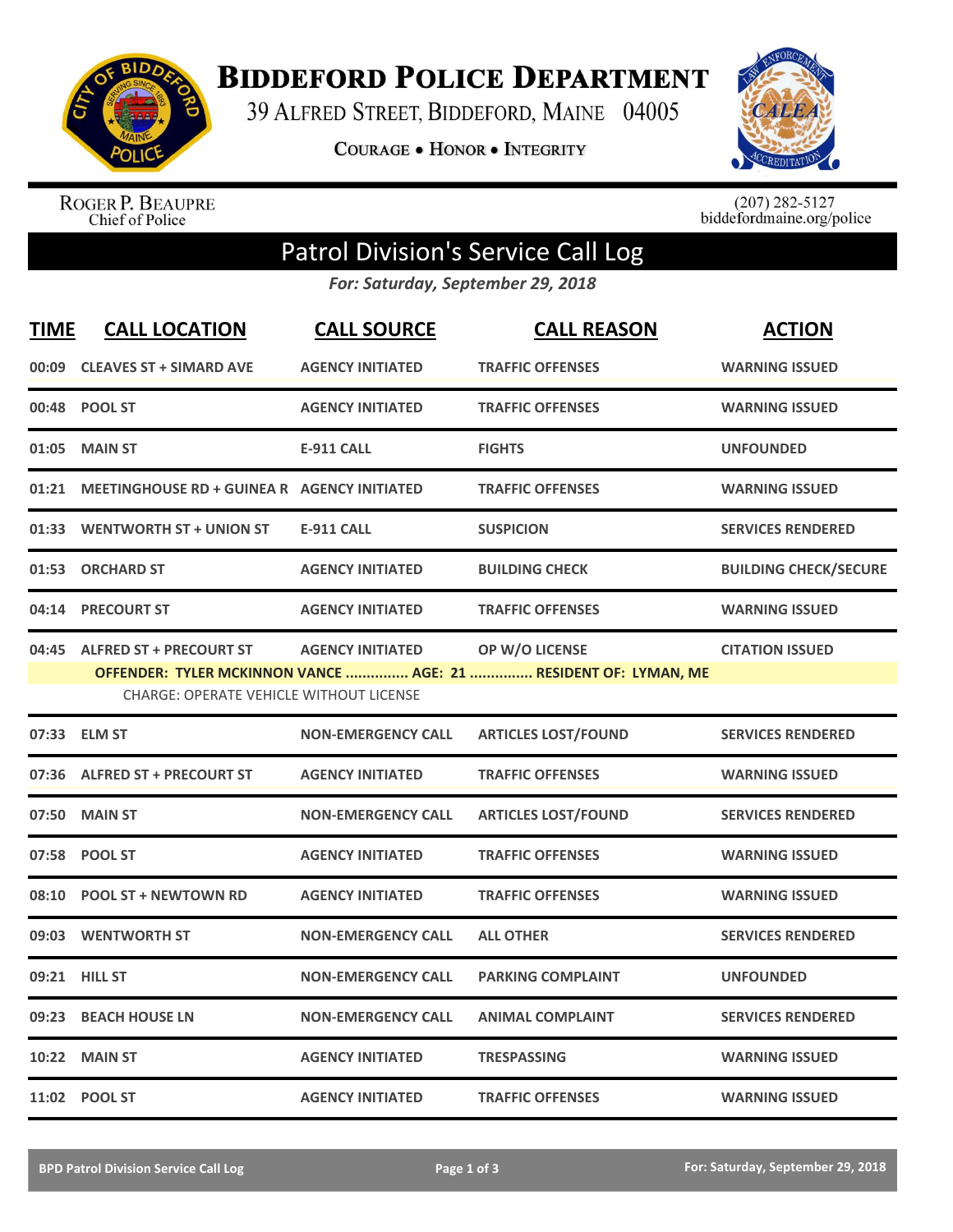| <b>TIME</b> | <b>CALL LOCATION</b>            | <b>CALL SOURCE</b>        | <b>CALL REASON</b>            | <b>ACTION</b>                |
|-------------|---------------------------------|---------------------------|-------------------------------|------------------------------|
| 11:19       | <b>MARSHALL AVE + ALFRED ST</b> | <b>AGENCY INITIATED</b>   | <b>TRAFFIC OFFENSES</b>       | <b>WARNING ISSUED</b>        |
|             | 11:23 ALFRED ST                 | <b>WALK-IN AT STATION</b> | <b>MENTAL ILLNESS CASES</b>   | <b>SERVICES RENDERED</b>     |
|             | 11:27 POOL ST + DECARY RD       | <b>AGENCY INITIATED</b>   | <b>TRAFFIC OFFENSES</b>       | <b>WARNING ISSUED</b>        |
|             | 11:29 ALFRED ST                 | <b>AGENCY INITIATED</b>   | <b>TRAFFIC OFFENSES</b>       | <b>NO ACTION REQUIRED</b>    |
|             | 11:37 WILLIAMS CT               | <b>NON-EMERGENCY CALL</b> | <b>ALL OTHER</b>              | <b>GONE ON ARRIVAL</b>       |
|             | 11:44 THORNTON ST               | <b>WALK-IN AT STATION</b> | <b>THEFT</b>                  | <b>REPORT TAKEN</b>          |
|             | 11:48 FRANKLIN ST + ALFRED ST   | <b>E-911 CALL</b>         | <b>CHECK WELFARE</b>          | <b>TRANSPORT TO HOSPITAL</b> |
|             | 12:44 ALFRED ST                 | <b>NON-EMERGENCY CALL</b> | <b>CHECK WELFARE</b>          | <b>TRANSPORT TO HOSPITAL</b> |
|             | 13:57 ALFRED ST                 | <b>E-911 CALL</b>         | 911 MISUSE                    | <b>REFERRED OTHER AGENCY</b> |
|             | 14:13 LAMOTHE AVE               | <b>NON-EMERGENCY CALL</b> | <b>ESCORTS / RELAYS</b>       | <b>CIVIL COMPLAINT</b>       |
|             | 14:38 SUMMER ST                 | <b>NON-EMERGENCY CALL</b> | <b>ASSAULT</b>                | <b>REPORT TAKEN</b>          |
|             | 15:04 ROUND HILL ST             | <b>NON-EMERGENCY CALL</b> | <b>ARTICLES LOST/FOUND</b>    | <b>SERVICES RENDERED</b>     |
|             | 15:12 ANDREWS RD                | <b>E-911 CALL</b>         | 911 MISUSE                    | <b>NO ACTION REQUIRED</b>    |
| 15:19       | <b>CLIFFORD ST</b>              | <b>E-911 CALL</b>         | <b>SUSPICION</b>              | <b>SERVICES RENDERED</b>     |
|             | 15:20 ALFRED ST                 | <b>AGENCY INITIATED</b>   | <b>COURT ORDERED CHECK IN</b> | <b>SERVICES RENDERED</b>     |
|             | <b>15:42 LAMOTHE AVE</b>        | <b>NON-EMERGENCY CALL</b> | <b>DOMESTIC COMPLAINTS</b>    | <b>REPORT TAKEN</b>          |
|             | 15:55 LINCOLN ST                | <b>E-911 CALL</b>         | 911 MISUSE                    | <b>WARNING ISSUED</b>        |
|             | 16:26 ALFRED ST + GRAHAM ST     | <b>AGENCY INITIATED</b>   | <b>TRAFFIC OFFENSES</b>       | <b>VSAC ISSUED</b>           |
|             | 16:52 ALFRED ST + EMMONS PL     | <b>AGENCY INITIATED</b>   | <b>TRAFFIC OFFENSES</b>       | <b>VSAC ISSUED</b>           |
|             | 16:55 ORCHARD ST                | <b>NON-EMERGENCY CALL</b> | <b>ARTICLES LOST/FOUND</b>    | <b>SERVICES RENDERED</b>     |
|             | 17:10 ELM ST                    | <b>NON-EMERGENCY CALL</b> | <b>SUSPICION</b>              | <b>SERVICES RENDERED</b>     |
|             | 17:21 BOULDER WAY               | E-911 CALL                | 911 MISUSE                    | <b>FIELD INTERVIEW</b>       |
|             | 17:29 MAY ST + ROBERTS ST       | <b>AGENCY INITIATED</b>   | <b>TRAFFIC OFFENSES</b>       | <b>WARNING ISSUED</b>        |
|             | 17:38 ALFRED ST + ARENA DR      | <b>AGENCY INITIATED</b>   | <b>TRAFFIC OFFENSES</b>       | <b>WARNING ISSUED</b>        |
|             | 17:48 HILL ST + ACORN ST        | <b>AGENCY INITIATED</b>   | <b>TRAFFIC OFFENSES</b>       | <b>WARNING ISSUED</b>        |
|             | 18:01 ELM ST                    | <b>NON-EMERGENCY CALL</b> | <b>SUSPICION</b>              | <b>SERVICES RENDERED</b>     |